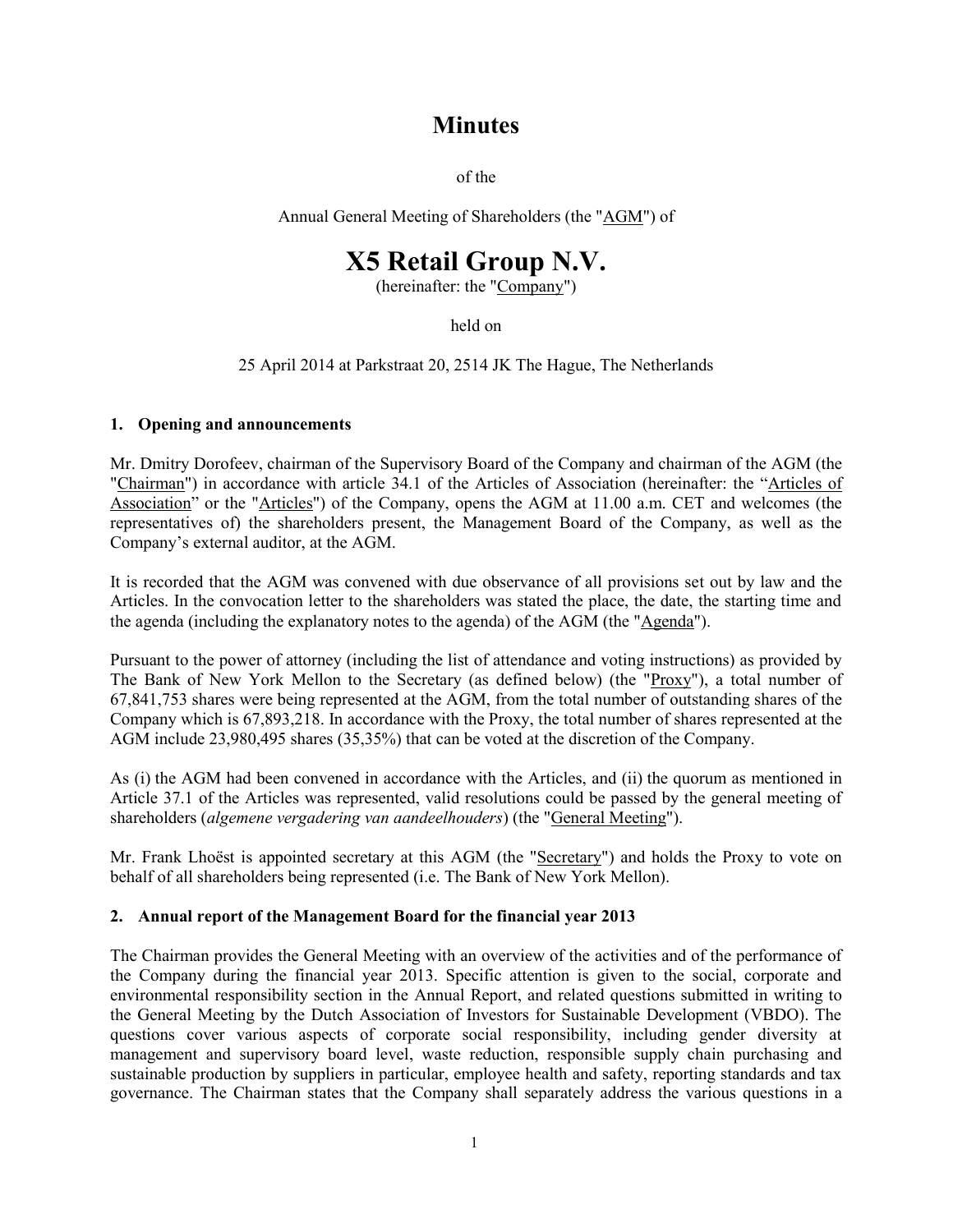direct, written communication to the VBDO, and confirms X5's commitment to maintain an open dialogue with the VBDO as important stakeholder in the area of corporate social responsibility.

# **3. Financial Statements for the financial year 2013**

#### **a. Remuneration Policy**

In accordance with article 2:135 paragraph 5a of the Dutch Civil Code the remuneration policy is dealt with and explained as a separate agenda item. The remuneration policy for the members of the Management Board has been approved in the Annual General Meeting of Shareholders on 29 April, 2013. As stated in the 2013 Remuneration Report, it is the intention that the current policy will be continued in 2014 and beyond.

# **b. Explanation of policy on additions to reserves and payment of dividends**

Article 28 of the Articles of Association states that the General Meeting, on proposal of the Supervisory Board, determines which part of the result for a financial year will be reserved and the allocation of the remainder of the result.

In line with the Company's dividend policy the Supervisory Board suggests to the General Meeting not to pay-out any dividend but to use all available funds for the anticipated growth, and strategic acquisitions, of the Company.

# **c. Determination of the allocation of the results for the financial year 2013**

It is proposed by the Supervisory Board to transfer the Company's results for the financial year 2013 to the other reserves of the Company (Annual Report, page 138)

The Secretary states that 67,806,632 votes (99,95%) are in favour of this proposal and 35,121 votes abstained, whereupon the Chairman confirms that this proposal is approved by the General Meeting.

#### **d. Adoption of the Financial Statements for the financial year 2013**

The Financial Statements for the financial year 2013 (the "Financial Statements"), as included in the 2013 Annual Report (the "Annual Report"), were presented to the General Meeting by the Management Board, in accordance with clause 25.2 of the Articles of the Company. It is proposed to the General Meeting to adopt the Financial Statements.

Mr. Sander Gerritsen, attending the AGM on behalf of the external auditor PricewaterhouseCoopers Accountants N.V., is available to answer questions in relation to the auditor's report on the fairness of the Financial Statements.

The Secretary states that 67,792,486 votes (99,93%) are in favour of this proposal, and 35,121 votes abstained. The Chairman confirms that the General Meeting does not require additional information and adopts the Financial Statements.

#### **4. Discharge from liability of the members of the Management Board**

It is proposed to the General Meeting to grant discharge to the members of the Management Board from all liability (*décharge verlenen*) in relation to the exercise of their duties in the financial year 2013, to the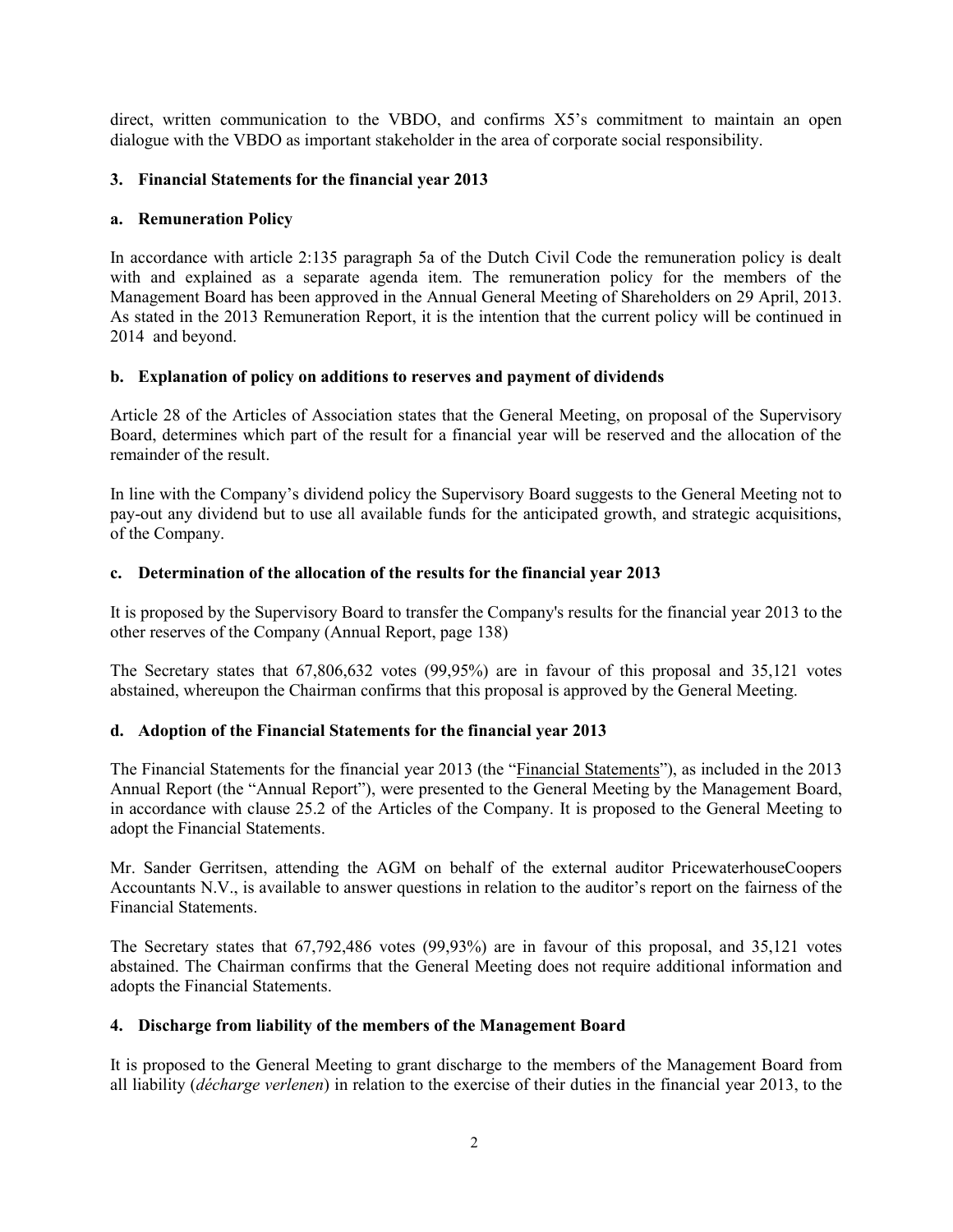extent that such exercise is apparent from the Annual Report or has otherwise been disclosed to the General Meeting prior to the adoption of the Financial Statements.

The Secretary states that 67,806,632 votes (99,95%) are in favour of this proposal and 35,121 votes abstained. The Chairman confirms that the General Meeting resolves to grant discharge to the members of the Management Board from liability.

#### **5. Discharge from liability of the members of the Supervisory Board**

It is proposed to the General Meeting to grant discharge to the members of the Supervisory Board from all liability *(décharge verlenen)* in relation to the exercise of their duties in the financial year 2013, to the extent that such exercise is apparent from the Annual Report or has otherwise been disclosed to the General Meeting prior to the adoption of the Financial Statements.

The Secretary states that 67,806,632 votes (99,95%) are in favour of this proposal and 35,121 votes abstained. The Chairman confirms that the General Meeting resolves to grant discharge to the members of the Supervisory Board from liability.

# **6. Re-appointment of Mr. David Gould as member of the Supervisory Board**

Under the rotation schedule for members of the Supervisory Board, Mr. Gould reaches his end of term as Supervisory Board member this year. Mr. Gould is eligible for re-appointment. In view of his knowledge of X5, his knowledge and experience of the financial and economic aspects of Russian businesses, his experience in reporting, disclosure and communication matters in listed companies and the dedication with which he fulfils his role as member of the Supervisory Board, Chairman of the Audit Committee and member of the Nomination and Remuneration Committee, it is proposed to the General Meeting to reappoint Mr. Gould for a new term ending on the day of the annual general meeting of shareholders to be held in 2018, which is the fourth year after the year of the re-appointment.

Mr. David Gould (27 May 1969), a U.S. citizen, serves as Deputy Director of Corporate Development, Finance and Control at Alfa Group Consortium. He is a member of the Supervisory Board of ABH Holdings S.A. (holding company of Alfa-Banking Group) and a member of the Advisory Committee of Alfa Finance Holdings S.A. Mr. Gould qualified as a CPA in 1992 and as a CFA charter holder since 1999. Mr. Gould formerly held positions at PricewaterhouseCoopers from 1992-2000. He graduated with honors with a BA from Colgate University and holds an MBA-MSc from Northeastern University. Mr. Gould was appointed to the Supervisory Board of the Company in 2006, and reappointed for a second term in 2010 in accordance with the Company's rotation schedule for members of the Supervisory Board.

The Secretary states that 59,612,157 votes (87,87%) are in favour of this proposal, 8,194,475 votes are against and 35,121 votes abstained. The General Meeting therefore adopts the re-appointment of Mr. Gould as member of the Supervisory Board with effect per the date of this meeting for a period of four years ending on the day of the Annual General Meeting in 2018.

#### **7. Re-appointment of Mr. Christian Couvreux as member of the Supervisory Board**

Under the rotation schedule of the Supervisory Board, Mr. Couvreux reaches his end of term as Supervisory Board member this year. Mr. Couvreux is eligible for reappointment. In view of his knowledge of X5, his knowledge of the global food industry, his management experience in major retail companies, and the dedication with which he fulfils his role as member of the Supervisory Board, Chairman of the Strategy Committee, member of the Audit Committee and member of the Related Party Committee, the Supervisory Board proposes to appoint Mr. Couvreux for a new term ending on the day of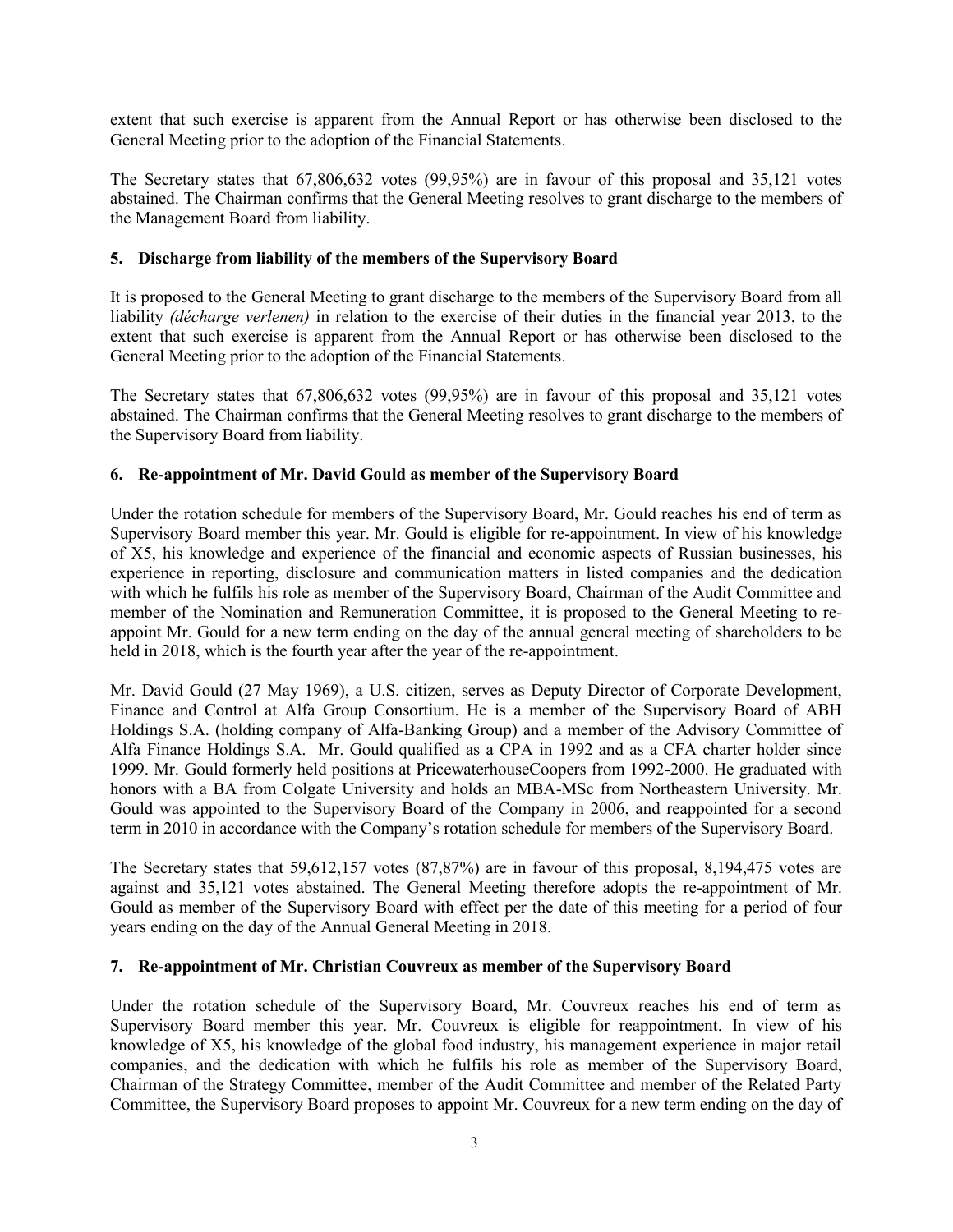the annual general meeting of shareholders to be held in 2018, which is the fourth year after the year of the reappointment.

Mr. Christian Couvreux (24 November 1950), a French citizen, formerly held several leadership positions at Group Casino, including the position of CEO from 1997 until 2003, as well as at CFAO (now part of PPR), in particular of CFAO-Congo and La Ruche Méridionale. More recently he acted as a retail consultant in Asia, in particular in Thailand, Vietnam and the Philippines. Mr. Couvreux holds a Masters degree in Economic Sciences from the University of Paris and an MBA from the French business school H.E.C. Mr. Couvreux was appointed to the Supervisory Board of X5 in 2010.

The Secretary states that 67,793,461 votes (99,93%) are in favour of this proposal, 13,171 votes are against and 35,121 votes abstained. The General Meeting therefore adopts the re-appointment of Mr. Couvreux as member of the Supervisory Board with effect per the date of this meeting for a period of four years ending on the day of the Annual General Meeting in 2018.

#### **8. Remuneration of the Supervisory Board**

#### Extraordinary compensation

It is proposed to the General Meeting that the independent Supervisory Board members each receive an additional, non-recurring compensation for extraordinary time and efforts spent on key strategic projects in relation to the Company's ongoing transition during 2013.

Extraordinary compensation overview for independent members of the Supervisory Board (in USD):

| Alexander Tynkovan  | 300,000 |
|---------------------|---------|
| Christian Couvreux* | 167,250 |
| Alexander Malis     | 200,000 |
| Igor Shekhterman    | 500,000 |
| Pawel Musial        | 300,000 |

\*Christian Couvreux' extraordinary cash remuneration reflects the 2013 component of a total amount of USD 326,184 for providing temporary assistance to the CEO from 13 July 2012 until 30 June 2013, as approved by the General Meeting of Shareholders in April 2013.

#### Annual grant of Restricted Stock Units to independent members of the Supervisory Board

Furthermore, it is proposed to the General Meeting that under the Company's Restricted Stock Unit Plan, the independent Supervisory Directors Alexander Tynkovan, Christian Couvreux, Alexander Malis, Igor Shekhterman and Pawel Musial shall be granted a number of Restricted Stock Units (RSUs) with award date 19 May 2015, equal to 100% of the gross annual remuneration -excluding extraordinary compensation- of the relevant Supervisory Director, divided by the average market value of one GDR as of 19 May 2014. Under the rules of the plan, the average market value is defined as the volume weighted average price of a GDR over the thirty calendar days immediately preceding 19 May 2014. The volume weighted average price is calculated using the closing price of a GDR taken from the Official List of the London Stock Exchange.

The award is subject to the relevant Supervisory Director holding office during the period until the award date. The awarded RSUs will vest on 19 May 2017, followed by a lock-in period ending on 19 May 2019.

The Chairman puts these proposals into discussion and concludes that 59,334,434 votes (87,46%) have been issued in favour, 8,472,198 votes are against and 35,121 votes abstained, so the proposals are adopted.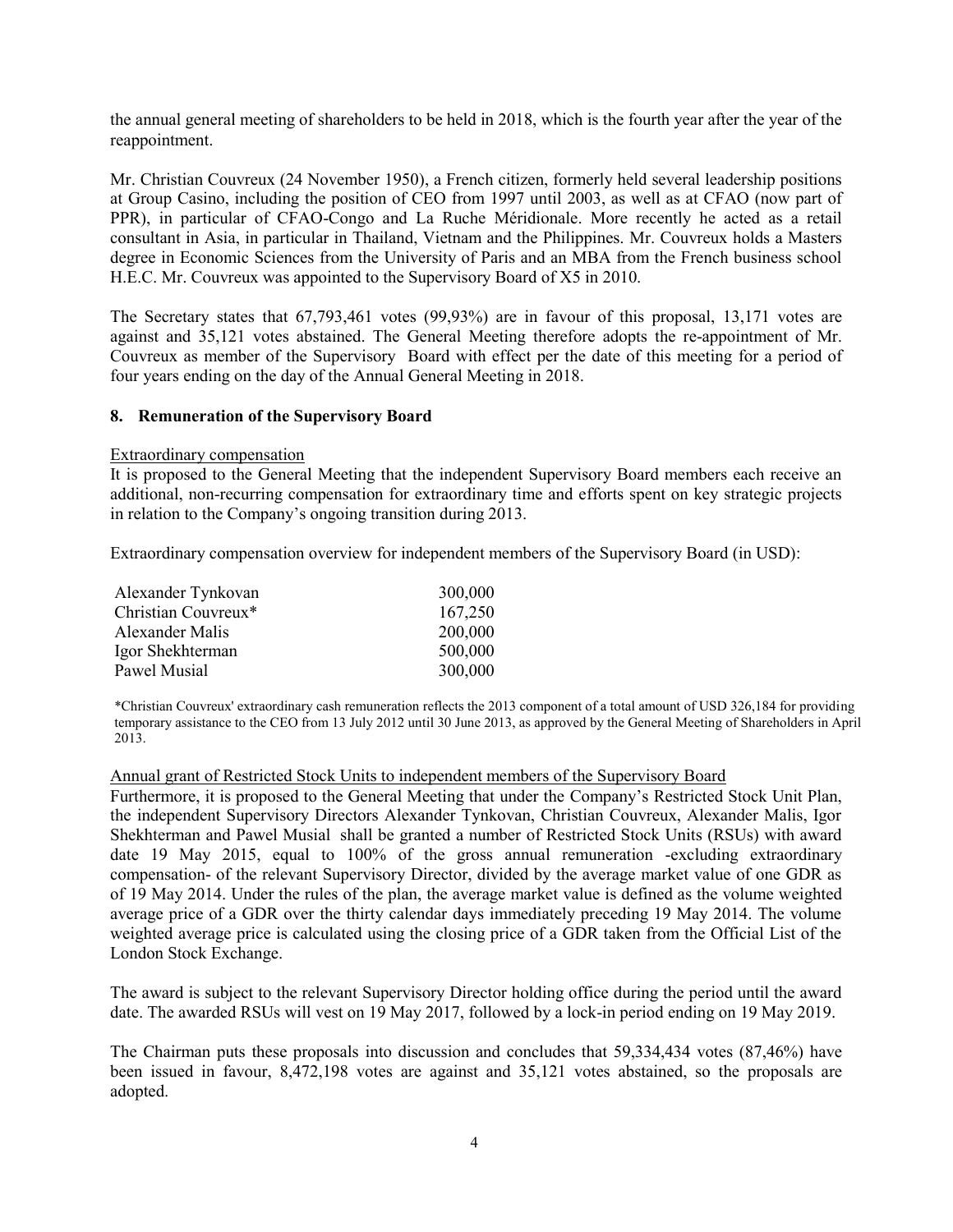#### **9. Authorization of the Management Board to issue new shares or grant rights to acquire shares, subject to the prior approval of the Supervisory Board**

It is proposed to the General Meeting to authorize the Management Board for a period of 18 months from the date of this AGM, i.e. until and including 25 October 2015, to issue shares or grant rights to acquire shares, subject to the approval of the Supervisory Board. The authority to issue shares or to grant rights to acquire shares is intended for the issue of shares or the granting of rights to acquire shares in respect of the Company's share-based compensation plans and to provide the possibility to react in a timely and flexible manner in respect of the financing of the Company. Resolutions to issue shares or grant rights to acquire shares are subject to Supervisory Board approval. This proposal is made in accordance with article 6 paragraph 1 of the Articles of Association and article 2:96 of the Dutch Civil Code. In accordance with current corporate governance practices the proposal is limited to a period of 18 months from the date of this AGM, i.e. until and including 25 October 2015, and to a maximum of 10% of the issued share capital. This authorization also applies to the issue of new GDRs, or rights to subscribe for new GDRs. One GDR represents 0.25 share of the Company. When this authorization shall be approved, the current authorization shall no longer be utilized.

The Chairman puts the proposal into discussion and concludes that 66,288,827 votes (97,71%) have been issued in favour of the proposal, 1,517,805 votes are against and 35,121 votes abstained, so the proposal is adopted.

#### **10. Authorisation of the Management Board to restrict or exclude the pre-emptive rights upon issue of new shares or granting of rights to acquire shares, subject to the prior approval of the Supervisory Board**

It is proposed to the General Meeting to authorize the Management Board for a period of 18 months from the date of this AGM, i.e. until and including 25 October 2015, to restrict or exclude, subject to the approval of the Supervisory Board, pre-emptive rights in relation to the issue of shares or the granting of rights to acquire shares. This proposal is made in accordance with article 7 paragraph 3 of the Articles of Association and article 2:96a of the Dutch Civil Code. In accordance with the proposal under agenda item 9, this proposal is limited to a period of 18 months from the date of this AGM and until and including 25 October 2015. Pursuant to the Articles of Association, if less than 50% of the issued and outstanding capital is represented, this proposal can only be adopted by a majority of at least two-thirds of the votes cast. If 50% or more of the issued and outstanding capital is represented, a simple majority is sufficient to adopt this proposal. When this authorization shall be approved, the current authorization shall no longer be utilized.

The Chairman puts the proposal into discussion and concludes that 66,284,083 votes (97,70%) have been issued in favour of the proposal, 1,522,549 votes are against and 35,121 votes abstained, so the proposal is adopted.

#### **11. Authorisation of the Management Board to resolve that the Company may acquire its own shares or GDRs**

The General Meeting is requested, in accordance with article 9 paragraph 3 of the Articles of Association, to authorise the Management Board for a period of 18 months as of the date of the AGM, until 25 October 2015, to cause the Company to purchase, for general corporate purposes, shares or GDRs in the Company's own capital, representing up to 10% of the issued share capital of the Company as at the date of the AGM (for the avoidance of doubt, the 'issued share capital of the Company' includes issued shares and/or GDRs yet owned by the Company (directly or indirectly) in its own capital), at or below the market price of the GDRs (as being traded at London Stock Exchange) when such purchase is being executed.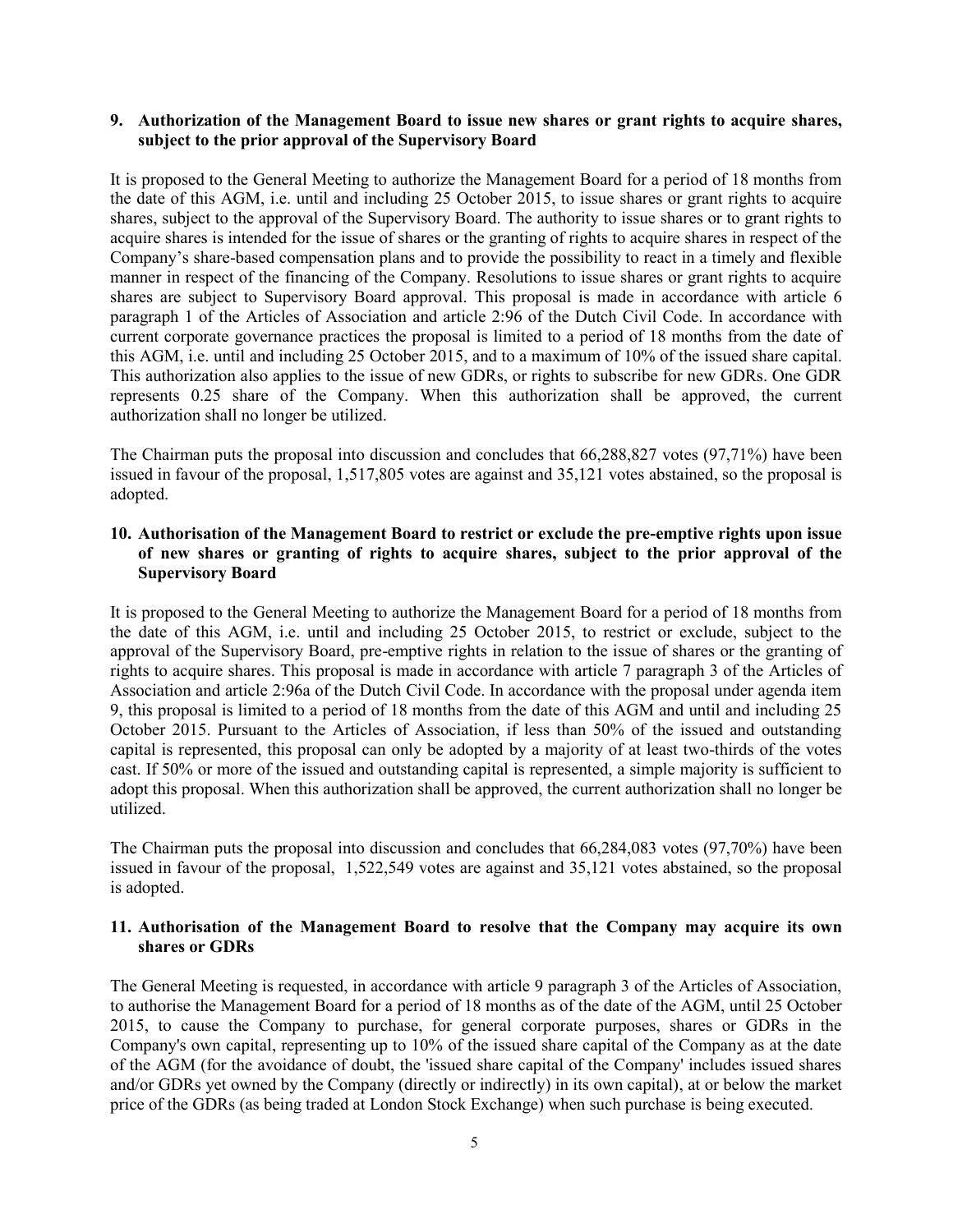The Supervisory Board has resolved, in accordance with article 17 paragraph 3 of the Articles of Association and subject to the above authorization by the General Meeting to the Management Board, that in case the amount of Company's own issued share capital or GDRs being purchased reaches a level of more than 5% of the Company's own issued share capital as at the date of this AGM (for the avoidance of doubt, the 'issued share capital of the Company' includes issued shares and/or GDRs yet owned by the Company (directly or indirectly) in its own capital), the Management Board shall obtain Supervisory Board approval before proceeding with such purchase.

The Company may only acquire its own fully paid up shares or GDRs, provided that the part of the Company's net assets which exceeds the aggregate of the issued share capital and the reserves which must be maintained by virtue of the law, is at least equal to the purchase price for the Company's own shares.

The Chairman puts the proposal into discussion, and the Secretary subsequently states that 66,293,573 votes (97,72%) are in favour of this proposal, 1,510,829 votes are against and 37,351 votes abstained. The Chairman confirms that the General Meeting resolves to authorize the Management Board to have the Company acquire shares or GDRs in its own capital in accordance with and subject to the above proposal.

#### **12. Amendment of the Company's Articles of Association**

The Chairman brings into discussion the proposal to amend the Articles of Association, as outlined in the explanatory notes to the AGM agenda dated 14 March 2014.

The proposed draft of the amended Articles of Association was published on the Company's website [\(www.x5.ru\)](http://www.x5.ru/) and made available for inspection at the offices of the Company.

In connection with this amendment, it is proposed to authorise each statutory director of the Company as well as any and all lawyers and paralegals practicing with Hogan Lovells LLP in Amsterdam to execute the notarial deed of amendment to the Articles of Association.

The Chairman puts this proposal into discussion and concludes that 67,799,357 votes (99,94%) are in favor, 7,275 votes are against and 35,121 votes abstained, so the proposal is adopted.

#### **13. Appointment of the external auditor for the financial year 2014**

In 2013 the Supervisory Board, with the assistance of its Audit Committee, conducted its periodic assessment of the functioning of the Company's external auditor, PricewaterhouseCoopers, within the different capacities in which they act as external auditor, in accordance with best practice provision V.2.3 of the Dutch Corporate Governance Code.

The assessment resulted in an overall positive assessment in terms of performance, independence, communication and cooperation with the Company, and therefore the Supervisory Board proposes to reappoint PricewaterhouseCoopers as the Company's external auditor for the financial year 2014.

The Chairman puts the proposal into discussion and concludes that 67,786,590 votes (99,92%) have been issued in favour of the proposal, 14,146 votes are against and 41,017 votes abstained, so the proposal is adopted.

#### **14. Any other business and conclusion**

No other items were brought to the attention of the General Meeting.